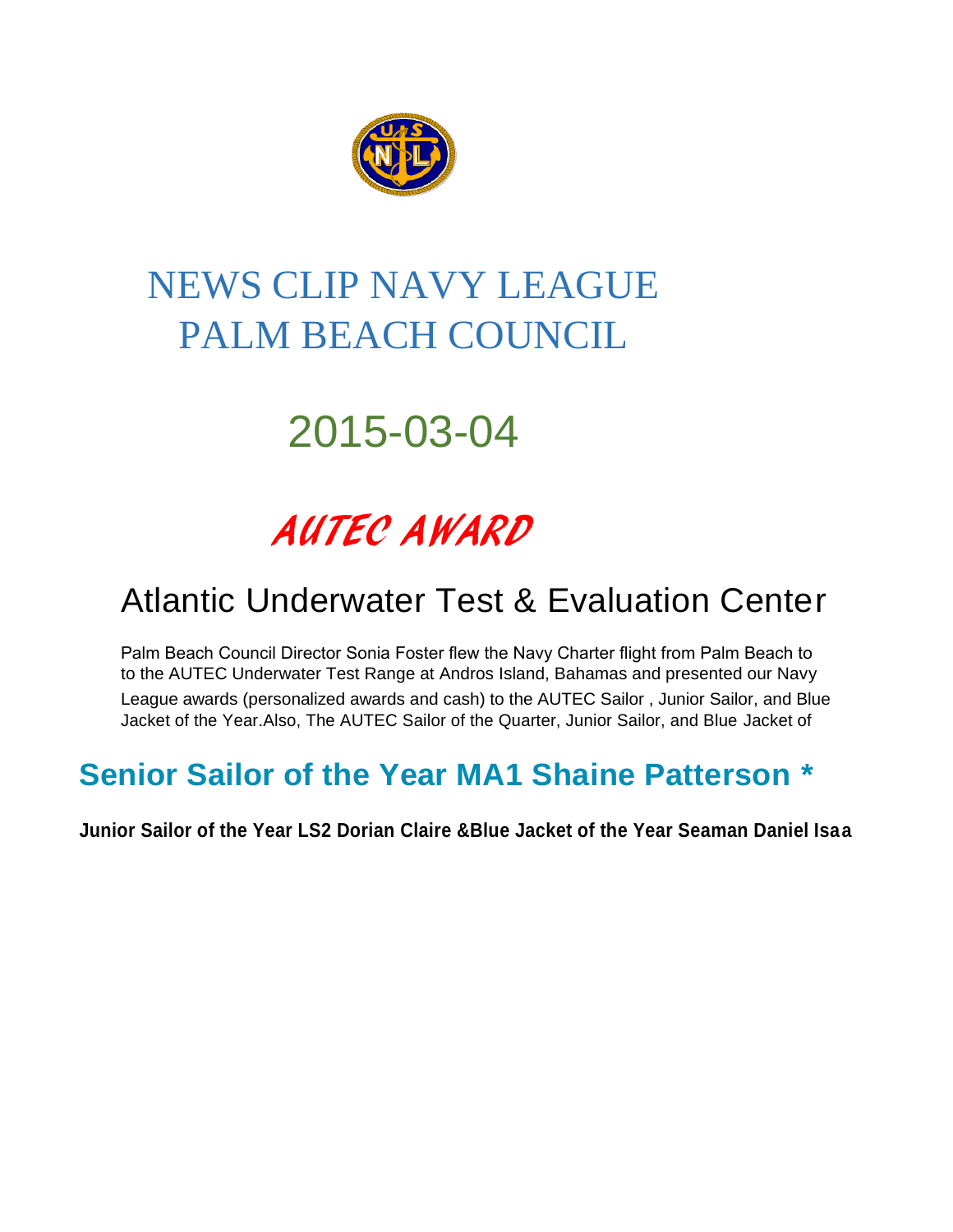#### **Ho t Ne w s Fro m AUTEC, Andros Island, Bahamas**

Upon arrival to the Bahamas AUTEC Senior Enlisted Leader Daniels greeted me at the airport with LCDR Jim Foster and transported me to the AUTEC Naval Base.

CDR Lopez Officer in Charge and LCDR Vaughn AOIC each met with me privately and stated how much the entire Command appreciates the continued support of the US Navy League of Palm Beach Council.

What a fine turnout even Sailors that were scheduled off arrived for the ceremony to support their peers and express their dedication to support each other for their accomplishments.

The AUTEC Awards sponsorship and continued support on behalf of the Palm Beach Navy League to these these fine Sailors is tremendously appreciated and warmly welcomed by CDR LOPEZ and LCDR Vaughn.

that provides the Awards to the Sailors. was deeply

expressed. We discussed how important it is to boost morale and how these awards impact these brave men and women

that serve to aspire to be the best example of the server of the March 4, 2015 they can be in this remarkable Military environment.

### **Senior Sailor of the 1st Quarter JFY-15- MA1 Jose Divora**

**Junior Sailor of the Quarter- YN2 Jediolani Yap**

**Blue Jacket of the Quarter- Alexander Behnke**

**Senior Enlisted Leader , Aviation Liaison Shaun**

#### **DanielsAWSCS(NAC/AW)**

✦

**\*also selected as Blue Jacket 2013 & Junior Sailor of the Quarter 2013 & 2014**



**AOIC Vaughn, Senior Sailor of the Quarter MA1 Divora, Junior Sailor of the Quarter YN2 Yap, Blue Jacket of the Quarter** 

**Behnke, US Navy League Council Representative ,Director Sonia Foster, and Senior Ch ief Daniels .**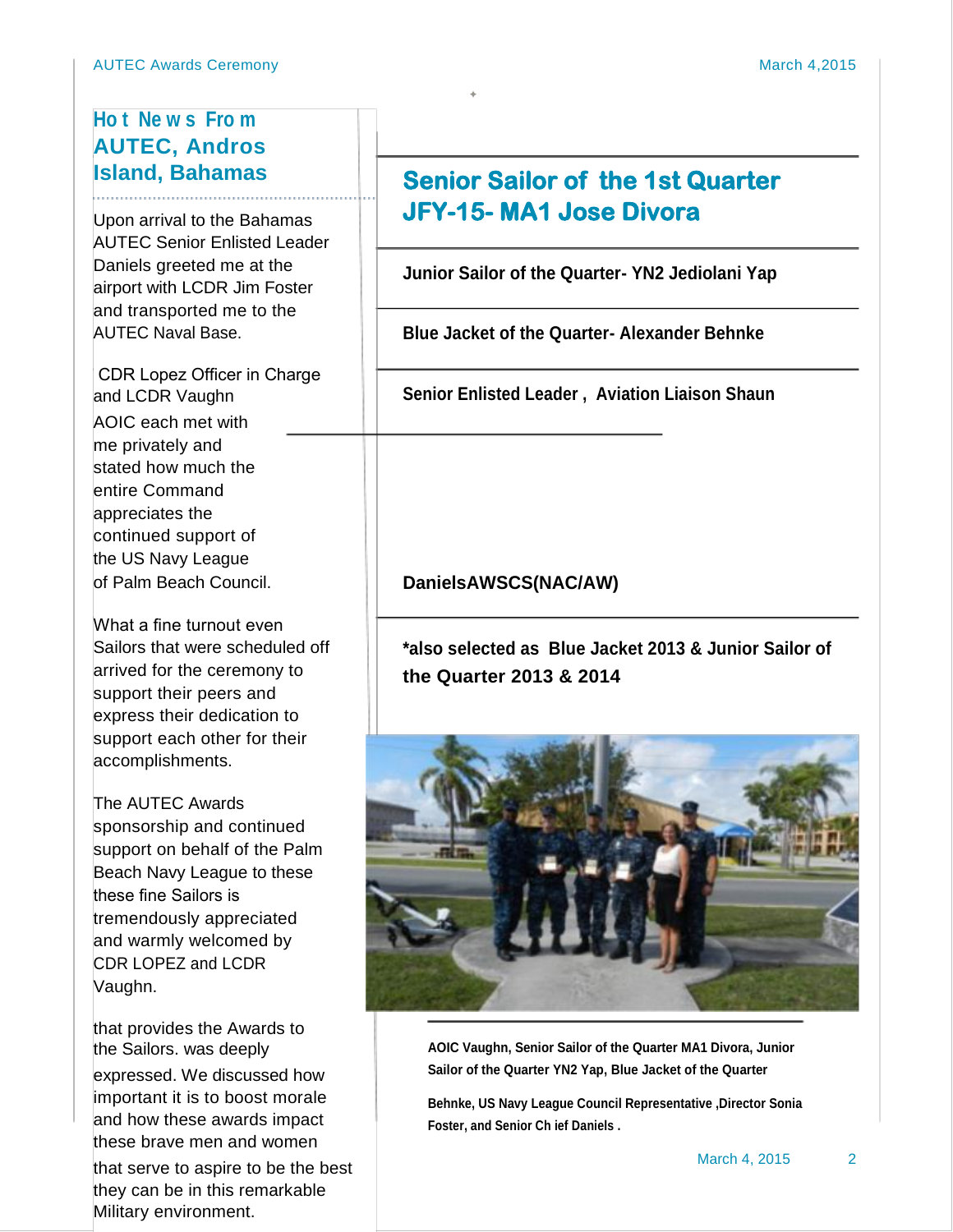

**Palm Beach Navy League Council Representative Foster Presenting Plaque and Cash Award to Senior Sailor of the First Quarter MA1 Jose Divora**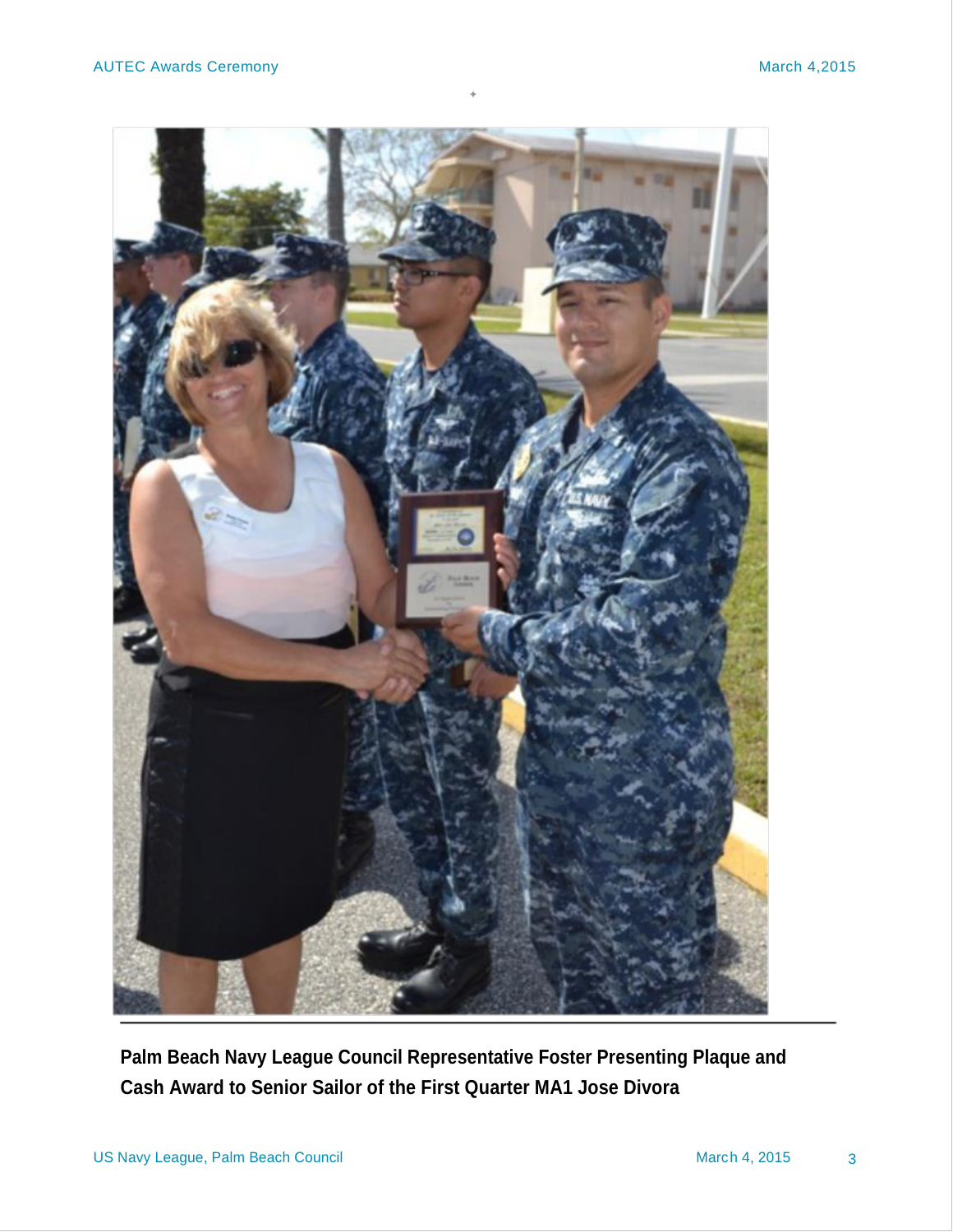**OIC Lopez has served 28 years with enthusiasm and is coming to Palm Beach next week and expressed an interest in meeting with our council.**

✦

**OIC Lopez wishes to personally thank us for what we do to support the AUTEC Sailors.** 

**Sonia Foster PBC Representative states " It is an honor to represent our Palm Beach Navy League Council at AUTEC Andros Island Bahamas. "**



4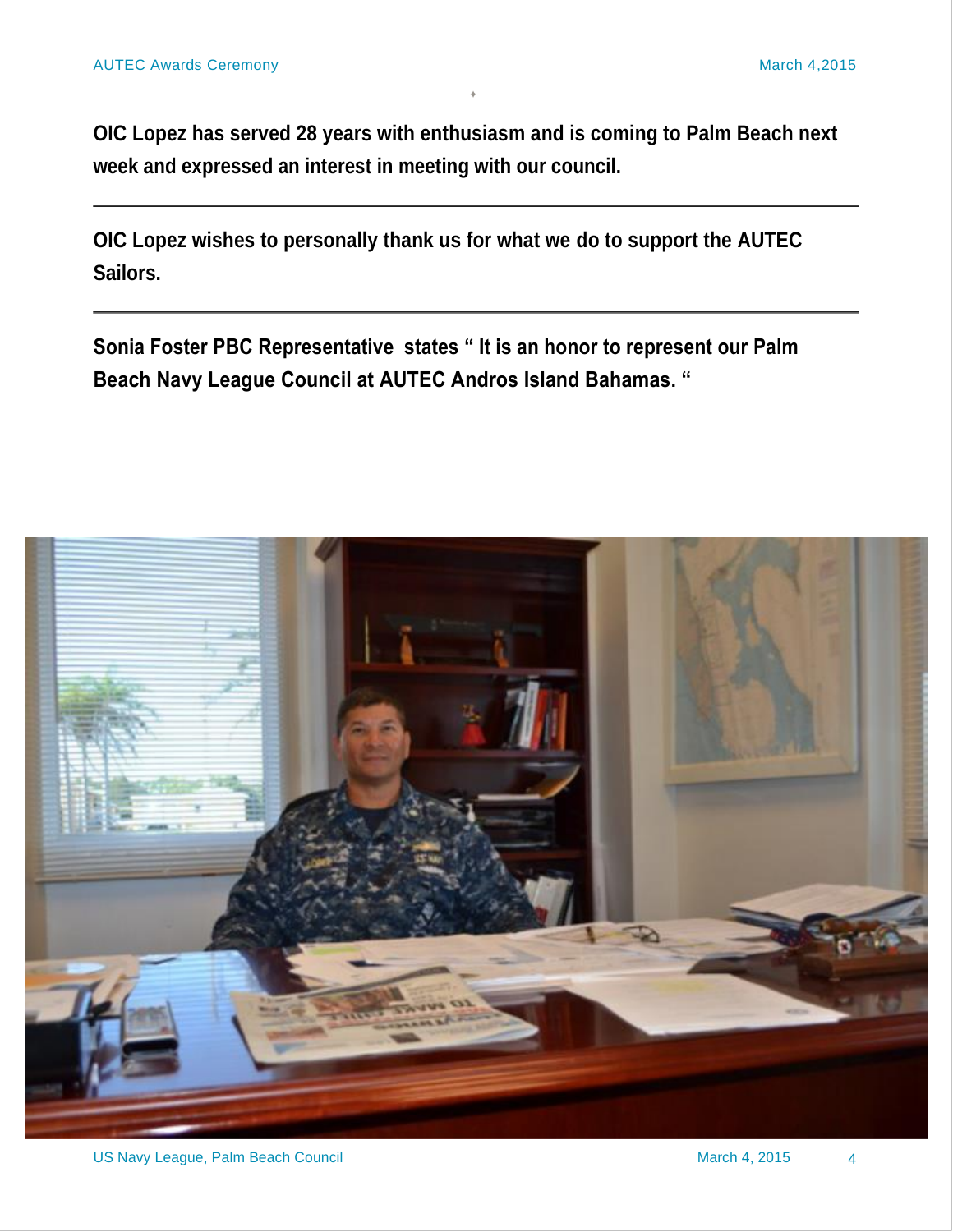

**PBC Director Foster delivers speech to the Command and thanking the Servicemen and Women for their service to our Country and for those Awardees to continue to uphold their h ighest of standards of excellence in hope to inspire their peers in and foster growth in th is remarkable Military environment.** 

**She seized the opportunity to meet with the Junior Sailors." It is so refresh ing to speak to these fine Servicemen about their experiences and future goals. Most were taking advantage of the educational opportunities wh ile training here on Andros Island." Stated Foster.**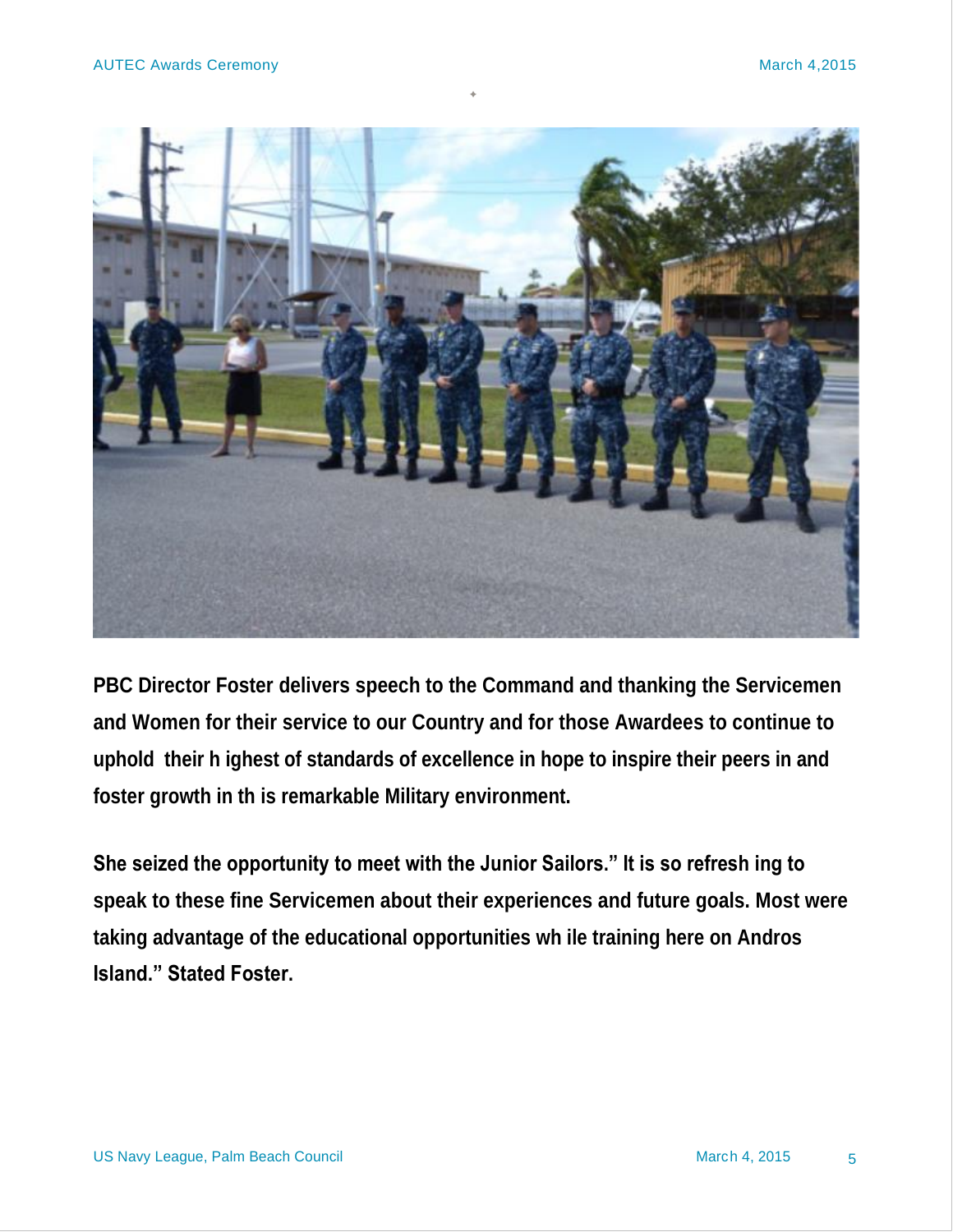**Sonia Foster at AUTEC Palm Beach prior to takeoff for Andros Island, Bahamas to present Atlantic Underwater Testing And Evaluation Center Awards to 6 Selectees.**

✦

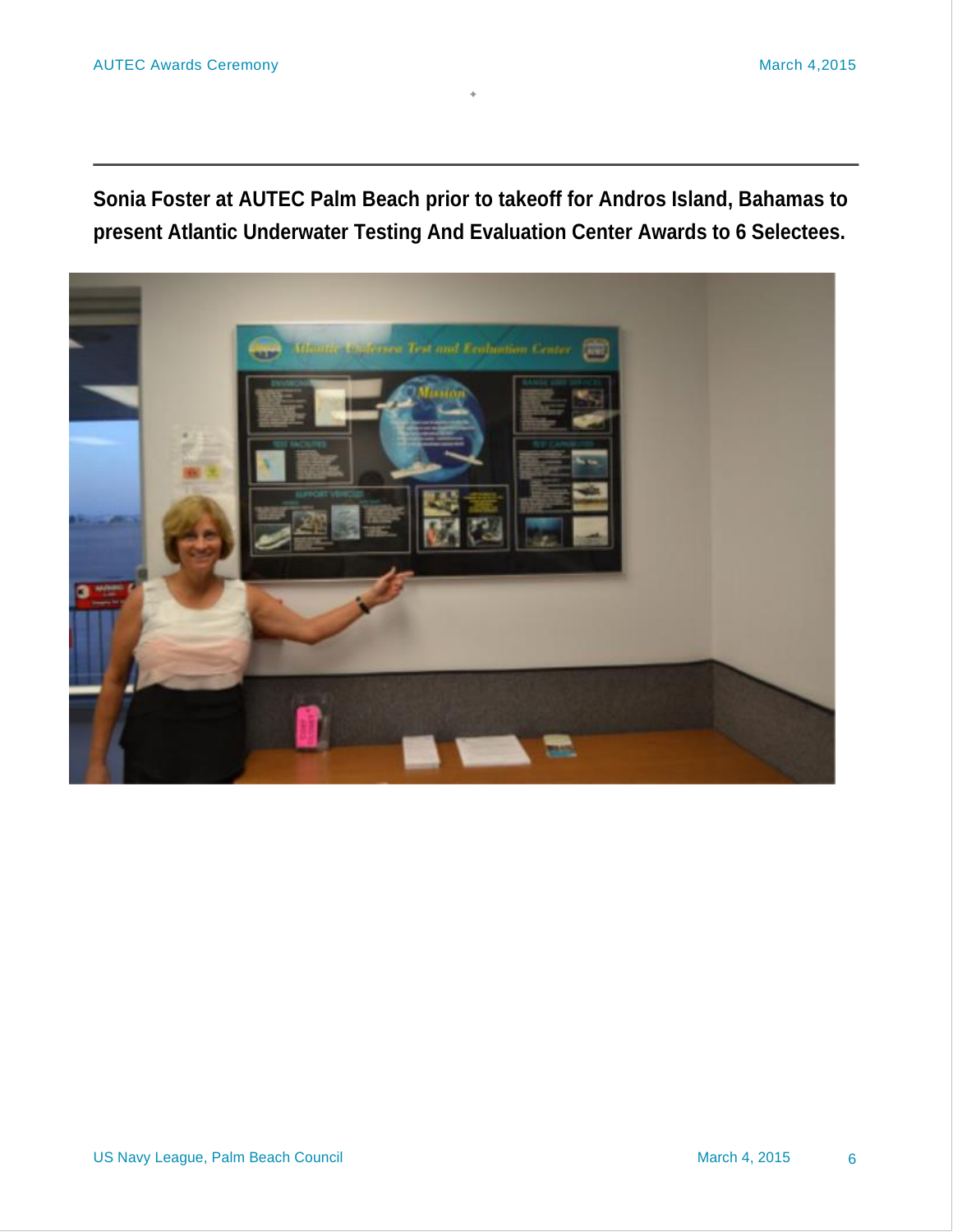

**Senior Ch ief Daniels , OIC Lopez and AOIC Vaughn with the World Map backdrop.**

 **Th is trio of Officers has nearly a Century of service between them. Bravo Zulu.**

**Andros Island, Bahamas**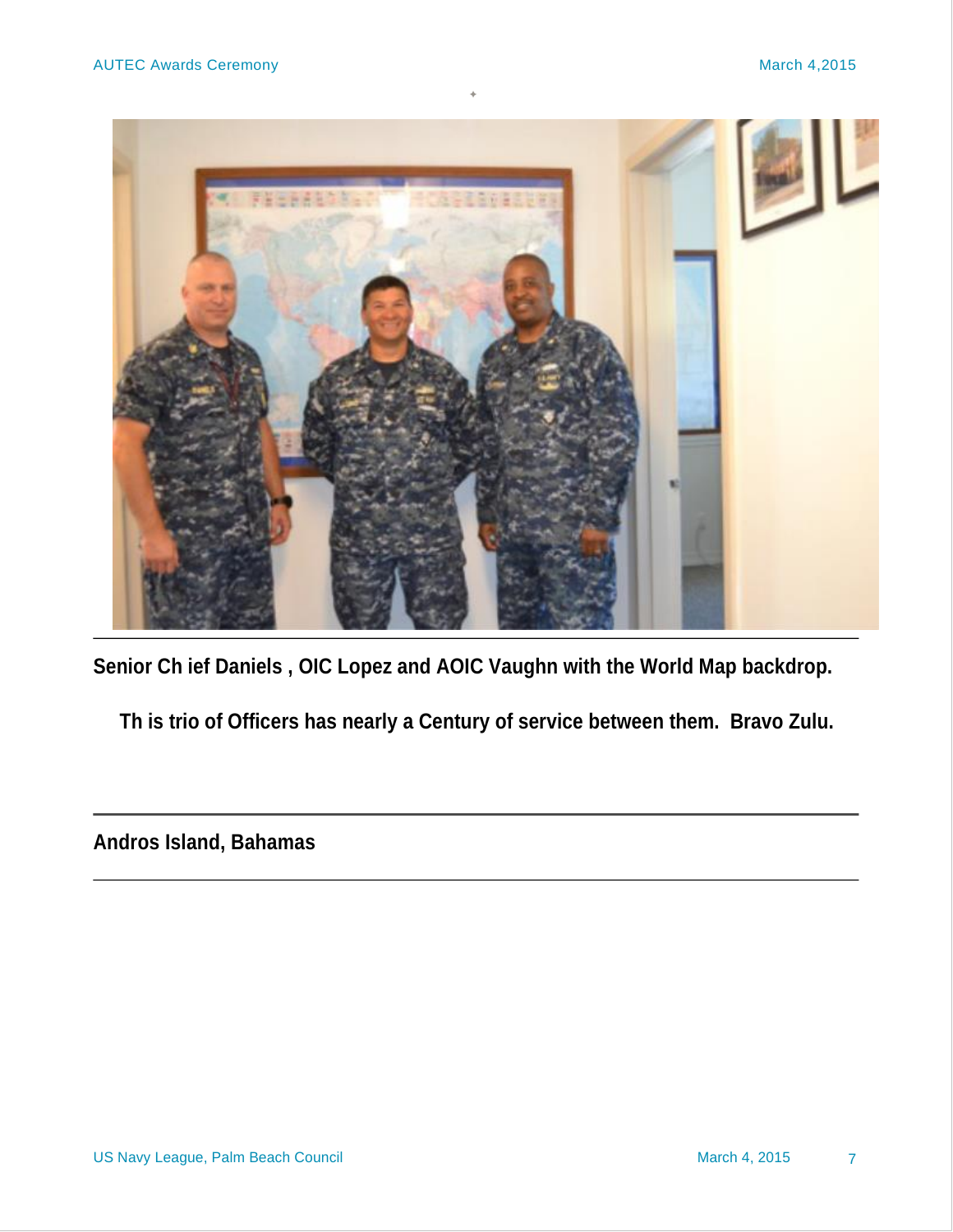**In appreciation AUTEC Bahamas Ken A. Lee on behalf of the U.S. Navy League**



**Palm Beach Council Thanks the Sailors and families of AUTEC Bahamas with a AUTEC- MWR \$200 Certificate.Navy League of Palm Beach Council**



**Oh what a day, picture perfect.**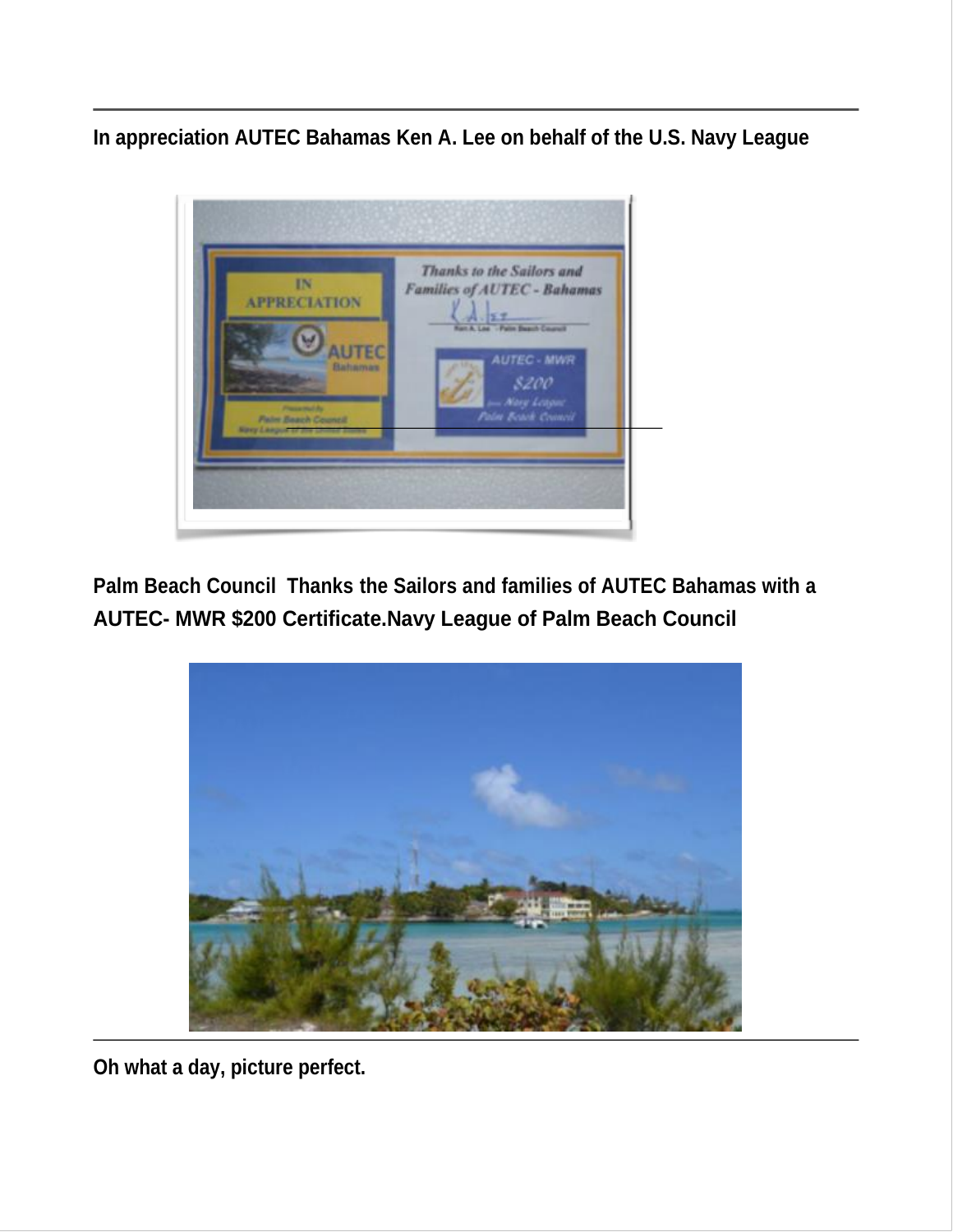

Senior Ch ief Daniels on personal tour of the Island.

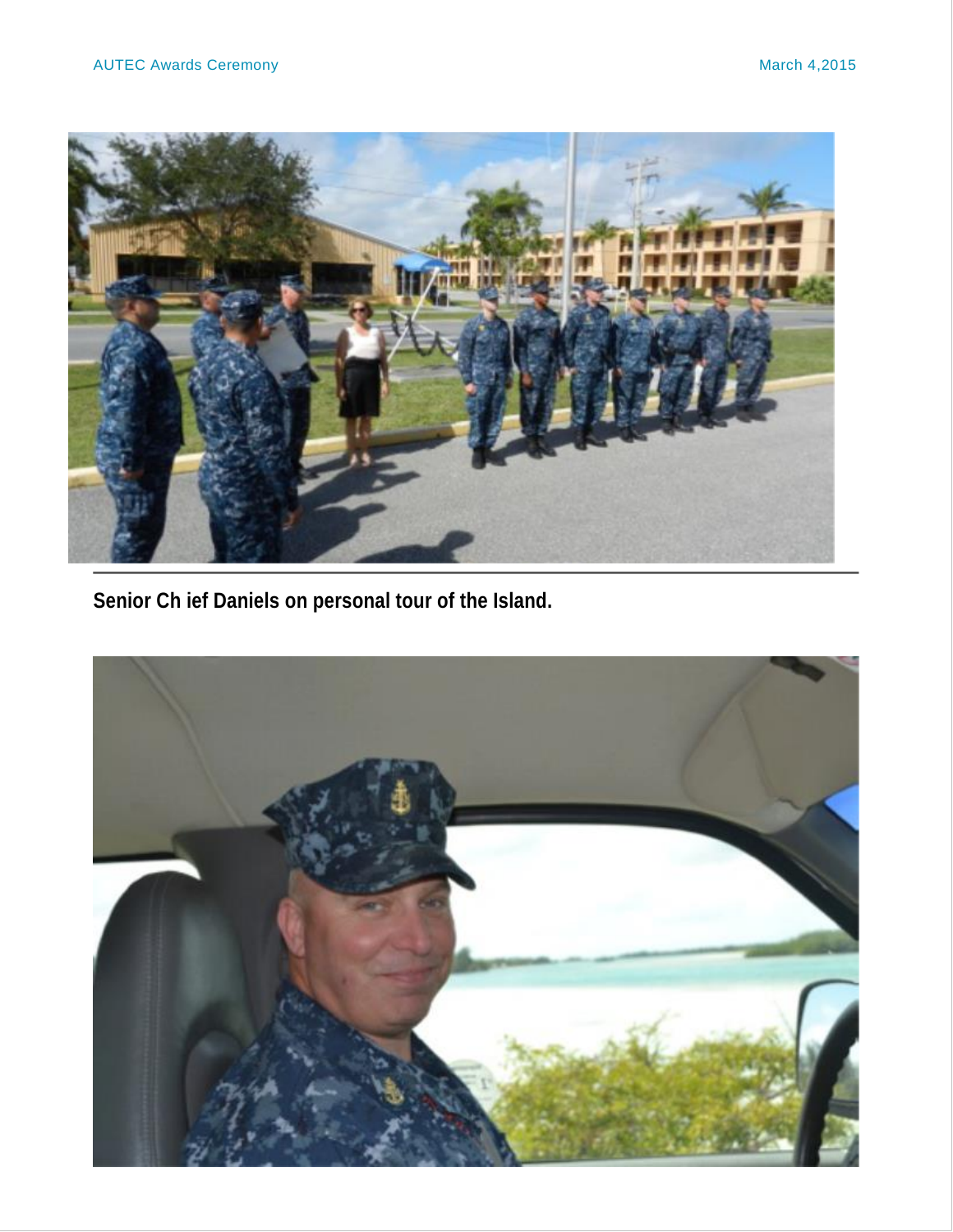